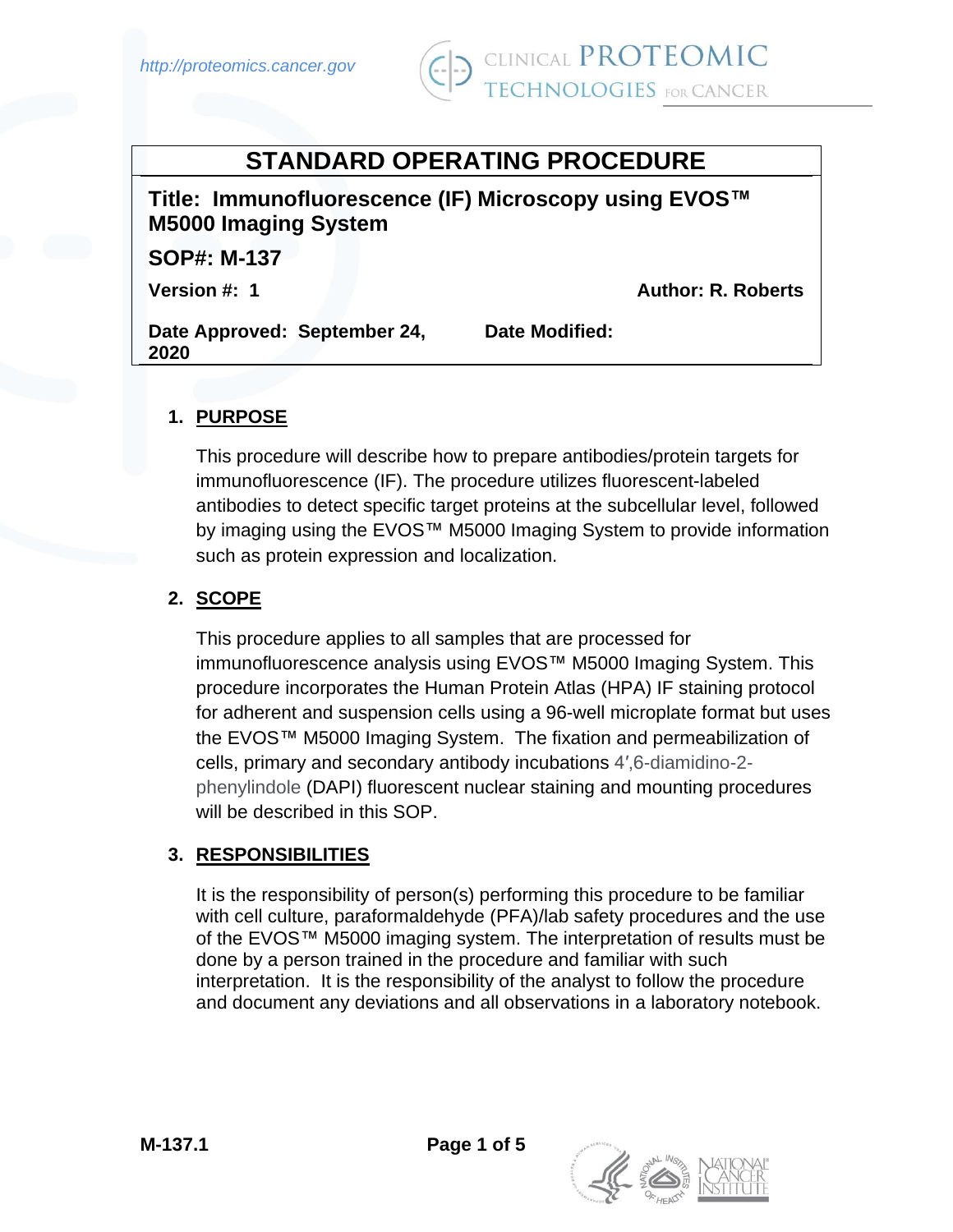## **4. EQUIPMENT**

- Invitrogen™ EVOS™ M5000 Imaging System; Thermo Fisher Scientific
- Standard Laboratory Cell Culture CO<sub>2</sub> Incubator
- Biosafety Cabinet/Hood Class II
- Laboratory Chemical Fume Hood
- Centrifuge with swing rotor for microplates, Eppendorf, Model #5810 R
- Vortex
- pH meter
- Stirring Hot plate

## **5. MATERIALS**

Use the following recommended materials, or equivalent:

- Greiner Sensoplate™ glass bottom multi-well plates; Millipore Sigma, Cat. # M4187-16EA
- Shi-fix™ coated 96-well microplate; Everest Biotech, Cat. # SB-Shifix96
- 250 ml beaker and magnetic stir bars
- Concentrated NaOH
- Concentrated HCl
- Deionized (DI) Water (MilliQ or better)
- 10X Phosphate Buffered Saline (PBS); Fisher Scientific, Cat. #BP399-1 (diluted to 1X with DI water)
- Superfibronectin; Millipore Sigma, Cat. # S5171-.5MG
- Heat Inactivated Fetal Bovine Serum (FBS), Life Technologies, Cat. # 16140071
- 16% Paraformaldehyde (PFA); VWR, Cat. # BT140770-10X10
- 4% PFA/1X PBS **Prepare as follows**:

*Always use lab coat, eye protection and gloves and perform work in a fume hood when preparing and using 4% PFA/1X PBS.*

1. Pre-heat 75 ml 10% FBS diluted with1X PBS in a 250 ml beaker to 60°C on a hot plate with magnetic stirrer.

2. Add 25 ml 16% PFA to the warm FBS/PBS (Step 1) and continue stirring for 20 min at 60°C.

3. Slowly add concentrated NaOH to the solution from Step 2 until the solution reaches pH ∼11.

4. Allow the solution to cool down to room temperature  $($   $\sim$  20 $^{\circ}$ C).

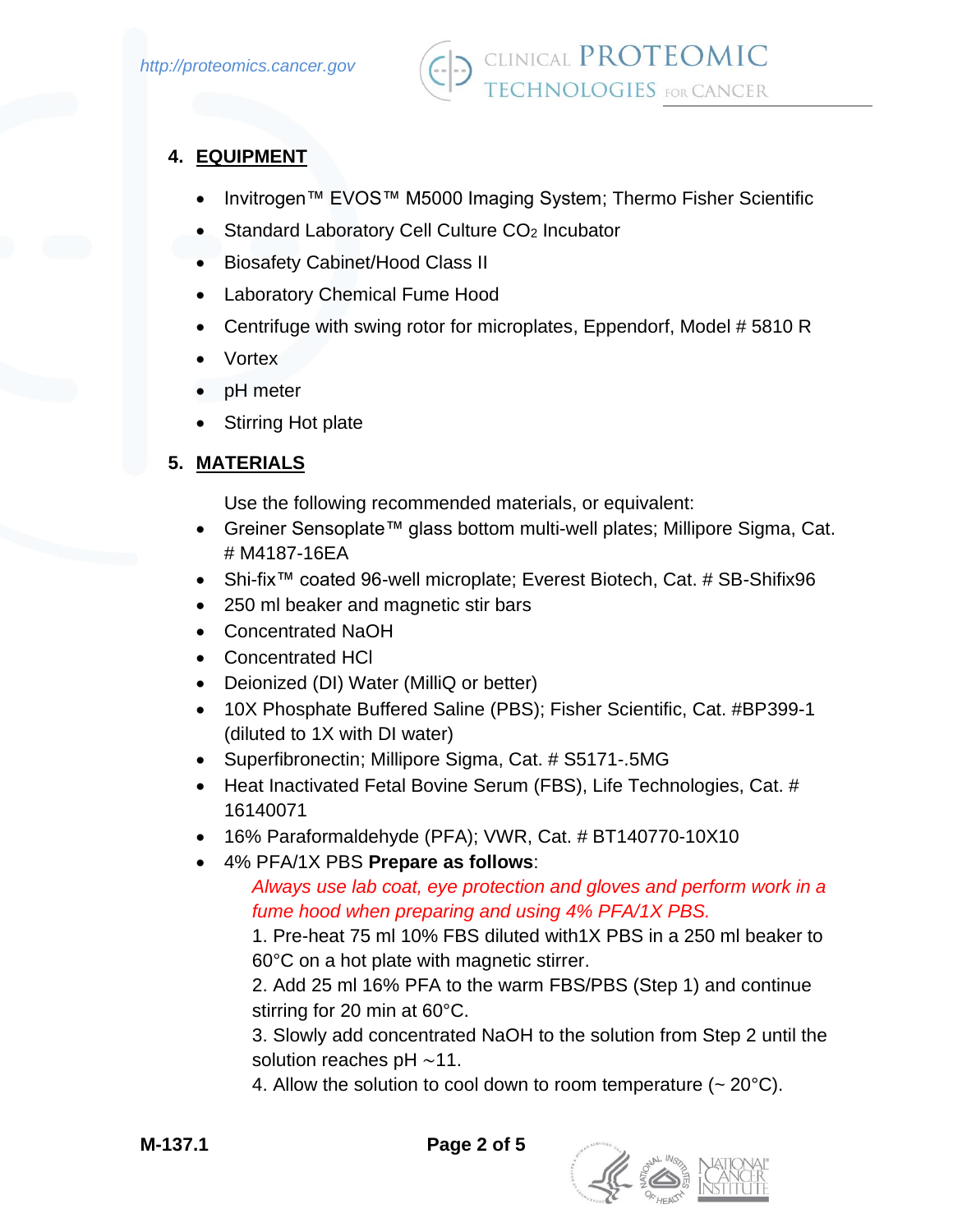5. Adjust pH to 7.2-7.3 using first concentrated HCl, and then diluted HCl for fine adjustment.

6. Aliquot solution and store at -20ºC until use. Thaw at room temperature right before use.

- Triton X-100 Solution; Millipore Sigma, Cat. # 93443-100ML
	- DAPI; VWR, Cat. # 10180-614. **Prepare DAPI solution as follows:** 1. Dissolve 10 mg of DAPI powder in 2 ml MilliQ water to a 5 mg/ml (14.3 mM) concentrated stock solution. Store at -20°C until needed. 2. When ready to use thaw 5 mg/ml DAPI stock solution at room temperature, then combine 80 μl of 5 mg/ml DAPI stock solution with 920 μl MilliQ water to a pre-diluted 400 μg/ml DAPI solution. Aliquot and store extra vials at -20°C until needed.

3. When ready to use thaw pre-diluted 400 μg/ml DAPI solution at room temperature to prepare 0.2 μg/ml DAPI with 1X PBS (0.2 μg/ml DAPI/1X PBS) for experiment. Discard any unused 0.2 μg/ml DAPI/1X PBS.

- Aluminum PCR Plate Sealers, Greiner Bio-One; VWR, Cat. # 82050-998
- Pipettes and tips
- Micro centrifuge and tubes
- 50 ml 0.2 µm filter units; Thermo Fisher Scientific, Cat. # 564-0020
- Glycerol; Thermo Fisher Scientific, Cat. # 15514011
- Glycerol/10X PBS. **Prepare as follows:**
	- 1. Add 5 ml 10X PBS to 45 ml of glycerol. Mix by inverting.
	- 2. Autoclave or filter sterilize.
	- 3. Store at Room Temperature

# **6. REAGENTS**

# **6.1. For Rabbit or Mouse Monoclonal Antibody Evaluation**

- Cells corresponding to the antibody or protein of interest such as cell lines (suspension or adherent) or equivalent. Purified monoclonal antibody corresponding to the protein of interest
- Mouse or rabbit anti-alpha tubulin marker; Abcam, Cat. # Ab7291 or Ab176560, respectively.
- Goat anti-rabbit Alexa Fluor 488 and goat anti-mouse Alexa Fluor 555 secondary antibodies; Thermo Fisher Scientific, Cat. # A11034 and A21424, respectively or other species as appropriate conjugated Alexa Fluor secondary antibodies.

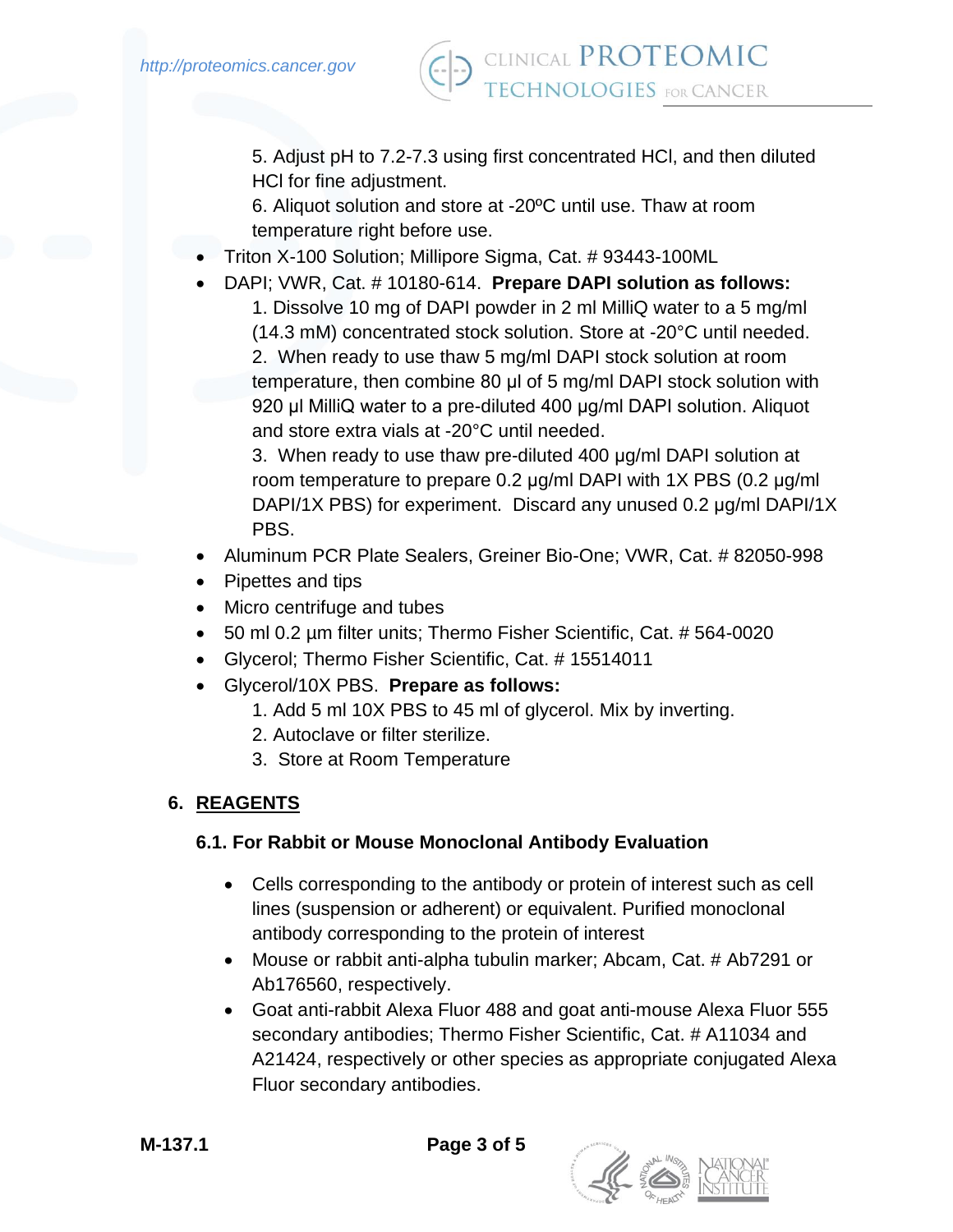

# **7. PROCEDURE**

#### 7.1. **Guidelines**

• All volumes in the protocol refer to volume per well in a 96-well microplate. Unspecified incubation temperatures are at room temperature. Immunostaining can be performed manually or using a liquid handling robot.

## **7.2. Preparation of Primary Antibodies**

• Before immunostaining, dilute primary antibodies to 2 ug/ml in Blocking Buffer (4% FBS/1X PBS) together with 1ug/ml anti-alpha tubulin marker in one tube.

#### **7.3. Preparation of Secondary Antibodies**

• Before immunostaining, dilute secondary antibodies to 2.5 ug/ml in Blocking Buffer (4% FBS/1X PBS) and protect from light**.**

#### **7.4. Cell Culture**

• Grow adherent cells overnight in 80 µl cell culture media (according to cell provider's instructions) on fibronectin (12.5 µg/ml) coated 96 well glass bottom microplate (precoated according to manufacturer instructions). Note, optimal seeding concentration/confluency for IF staining varies between cell lines and test samples may be required to define optimal conditions for desired cell line/target. For suspension cells (10 million cells/mL in 1X PBS) use the Shi-fix<sup>™</sup> coated 96-well microplate at a recommended concentration between 200,000 -500,000 cells/well. Follow Shi-fix™ manufacturer's instructions and proceed to fixation. Note, optimal cell count for IF staining varies between cell lines and test samples may be required to define optimal conditions for desired cell line/target.

#### **7.5. Fixation**

- Remove cell culture media (aspirate  $\sim$  80 µl from all wells).
- Wash cells once gently with 40 µl 1X PBS.
- Fix cells by incubating with 40 µl of 4% PFA/1X PBS for 15 minutes.

## **7.6. Permeabilization**

• Remove the 4% PFA/1X PBS and permeabilize the cells by incubating with 40 µl 0.1% Triton X-100/1X PBS for 5 minutes and repeat 3X.